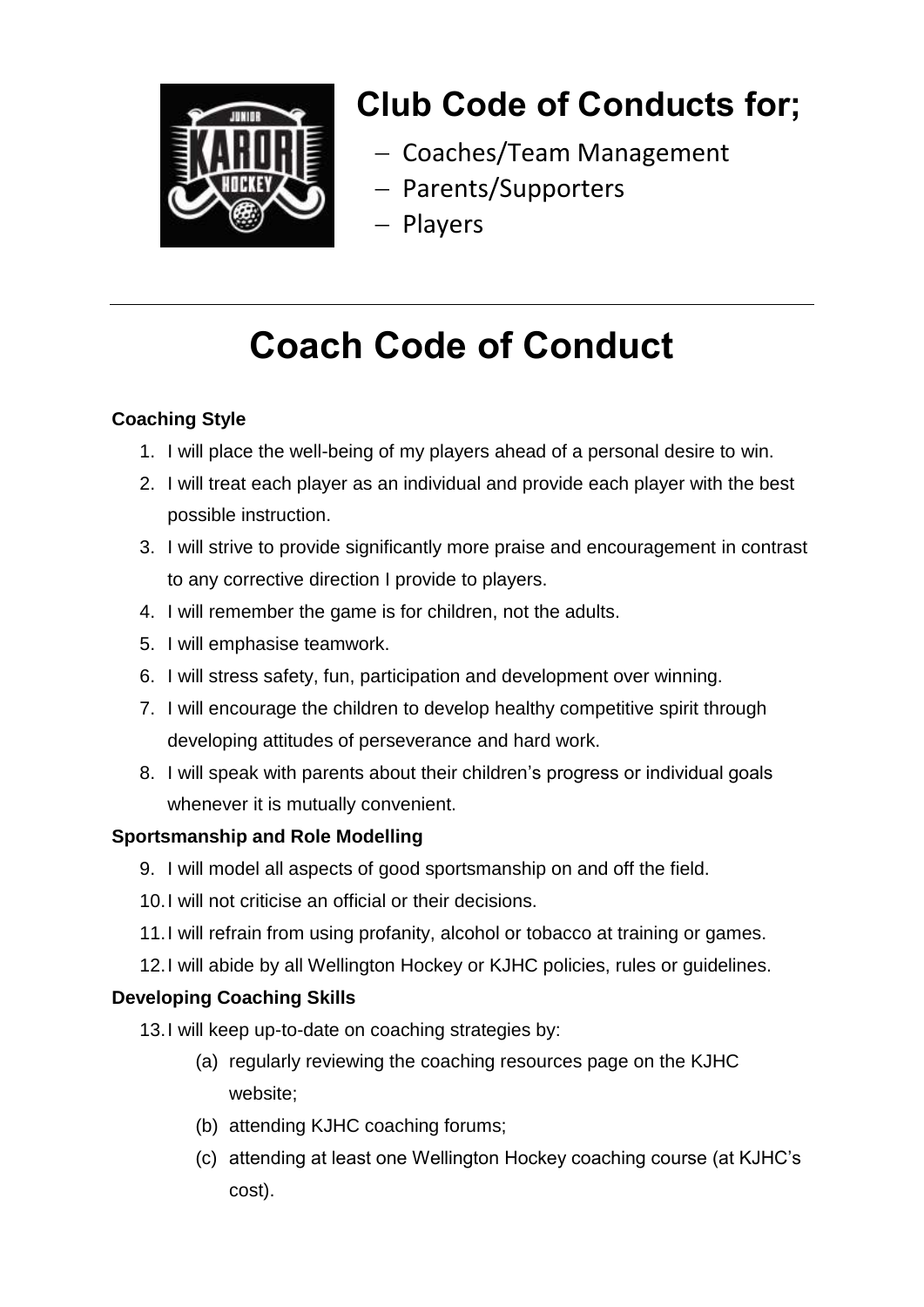### **Safety**

- 14.I will always put the safety of players first.
- 15.I recognise as a Coach in the KJHC community that I have standing and mana with the children I am involved with. I therefore allow the KJHC committee to undertake a police vetting check and I authorise the NZ Police to disclose any personal information it considers relevant to suitability as a coach to the Approved Agency making this request for the purpose of assessing my suitability.

## **Parent/Supporter Code of Conduct**

- 1. I agree to follow all KJHC policies and procedures.
- 2. I will demonstrate positive support for all players, coaches and officials at every team event.
- 3. I will place my child's well-being above a personal desire to win.
- 4. I will insist that my child play in a safe and healthy environment that is free of drugs, tobacco and alcohol, and I will refrain from the use of those substances at team events.
- 5. I will remember the game is for youth, not for adults.
- 6. I will do my best to make the team experience fun for my child.
- 7. I will teach my child to treat other players, coaches, fan, and officials with respect, regardless of race, gender, or ability and I will model that behaviour.
- 8. I will provide positive reinforcement for my child and the team.
- 9. I will avoid coaching my child from the side-lines at games or practices.
- 10.I understand that if my conduct or language is deemed to be un-sportsmanlike by the officials or administrators at a team event, I may be asked to leave the event.

# **Player Code of Conduct**

### *Expectations*

- 1. Turn up on time to games and trainings
- 2. Always do your best
- 3. Listen to the coaches and manager